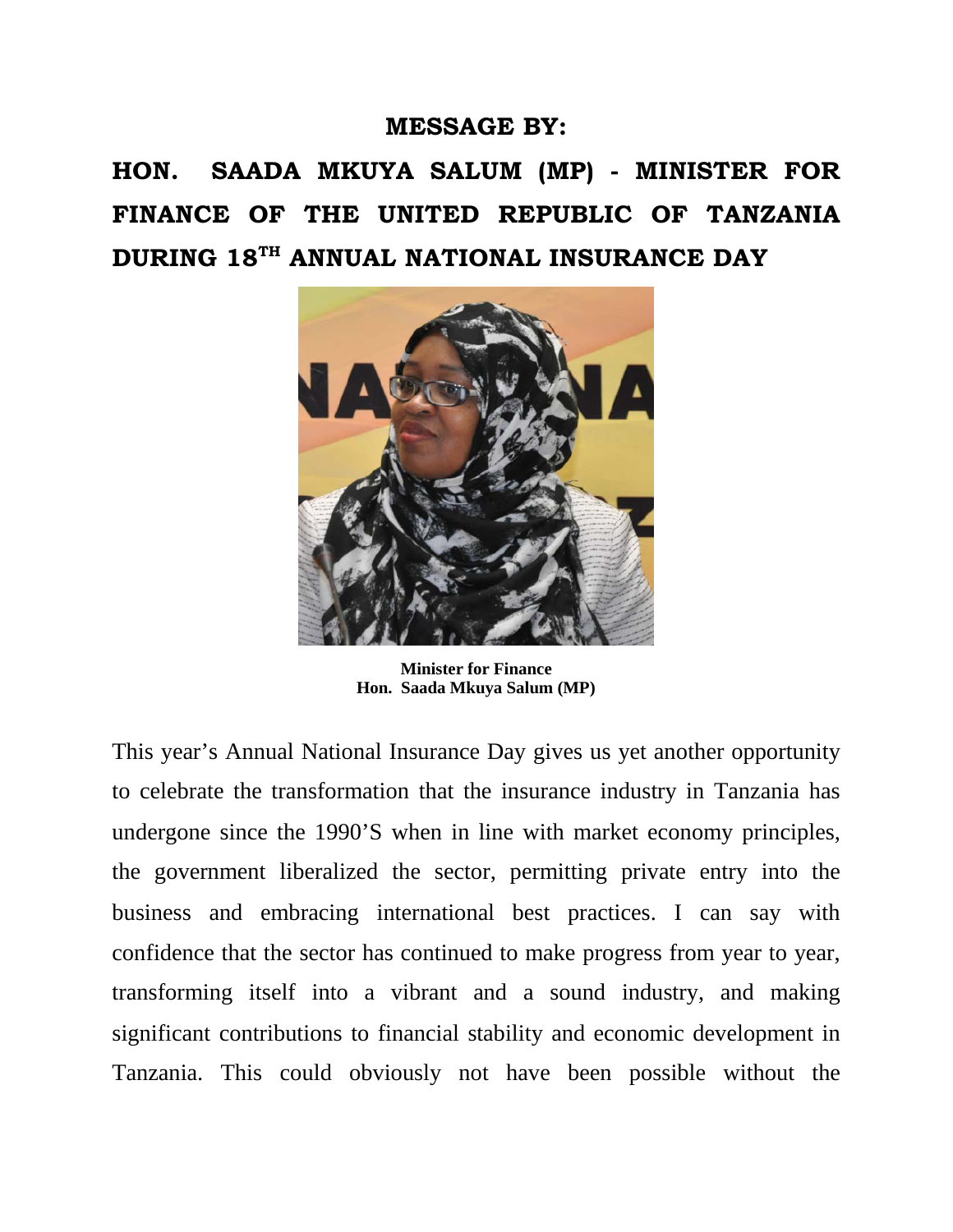contributions of all the key industry players both in government and in the private sector. However, whilst we take stock of our achievements, it is also a time to reflect upon the work ahead of us of building a more resilient insurance industry that responds to the growing demand for more complex and varied kinds of risk mitigation. The challenges of the insurance sector in Tanzania are well documented in the draft National Insurance Policy and in summary include: low consumer demand and uptake especially in the rural areas; low savings culture; low level of public awareness on insurance products and services; low financial literacy by members of the public; and lack of a legal and regulatory framework for emerging insurance products such as Bancassurance and Takaful. The government is working with stakeholders to address these challenges and will deploy resources where necessary, including research funding and policy development to improve uptake and inclusion. Private sector stakeholders on the other hand are committed to embracing innovation and efficiency and have shown willingness to become more responsive to the changing needs of their customers.

This years' Insurance day focusses on the role of the industry in fostering sustainable economic development through Risk Management. The insurance industry is globally being relied upon to help identify future challenges related to sustainable development and to mitigate systemic risks, including the highly complex 'natural resources crisis' arising from the unsustainable use of natural resources such as the climate, biodiversity, ecosystems, and water. Tanzania is one the countries in Africa that have suffered from damage